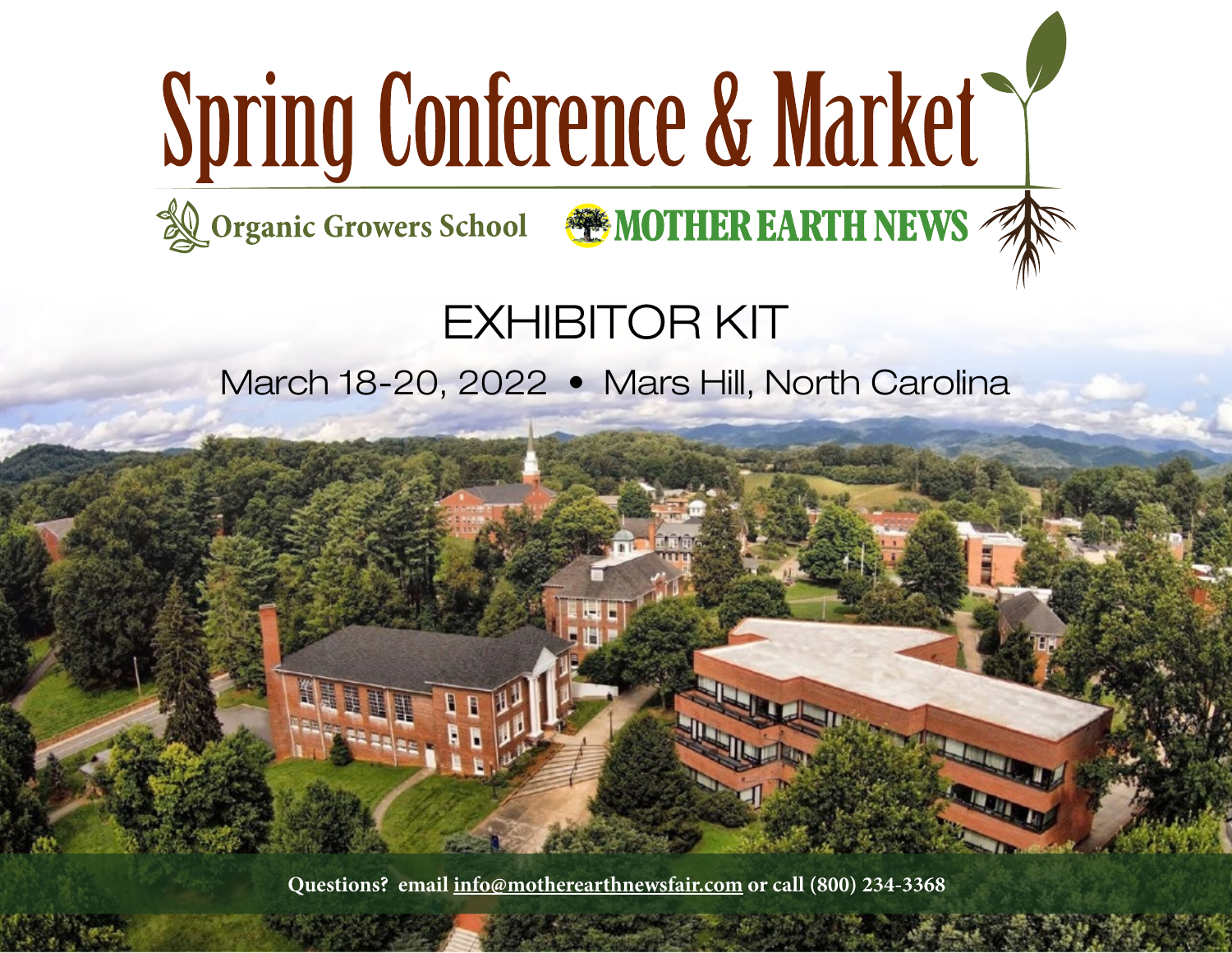### **WHAT IS INCLUDED IN YOUR BOOTH PACKAGE?**

#### **Chambers Gymnasium**

- $\bullet$  8' x 8' area
- Table
- Two chairs
- Five exhibitor badges

## **WHAT ARE THE HOURS OF THE SPRING CONFERENCE?**

**Friday, March 18** 9:30 a.m. - 4:30 p.m. (NO EXHIBIT HALL) **Saturday, March 19** 7:30 a.m. - 6:00 p.m.

**Sunday, March 20** 7:30 a.m. - 4:00 p.m.

## **WHERE DO YOU PARK DURING THE SPRING CONFERENCE?**

Exhibitors will receive 1 parking pass at check-in that is good for the entire weekend. The pass is transferable, but must be visible in whichever vehicle is parked in the lot. The lot reserved for Exhibitors is located on Hwy NC213 just west of and across the road from the football field.

## **WILL YOU BE SAMPLING FOOD?**

Exhibitors that wish to sample food or beverages must submit a Certificate of Insurance (COI) form unless food is factory-sealed when sample is given. Organic Growers School and Ogden Publications, Inc., requires that the form specifies a minimum limit of \$1,000,000 and names MOTHER EARTH NEWS and Organic Growers School as additional insured.

COI must read: Ogden Publications, Inc, d/b/a Ogden Publications and Organic Growers School is named as additional insured with regard to the Spring Conference & Market, March 18-20, 2022.

Exhibitors must follow North Carolina Safety Guidelines. For more information, including the North Carolina Food Code, please check the [North Carolina Food Code Manual](https://ehs.ncpublichealth.com/faf/docs/foodprot/NC-FoodCodeManual-2009-FINAL.pdf
).

Submit Certificate of Insurance by March 1, 2022.

Ogden Publications 1503 SW 42nd St. Topeka, KS 66609 Fax: 785-274-4453 Phone: 785-274-4441 Email: **[info@ogdenpubs.com](mailto:info@ogdenpubs.com)**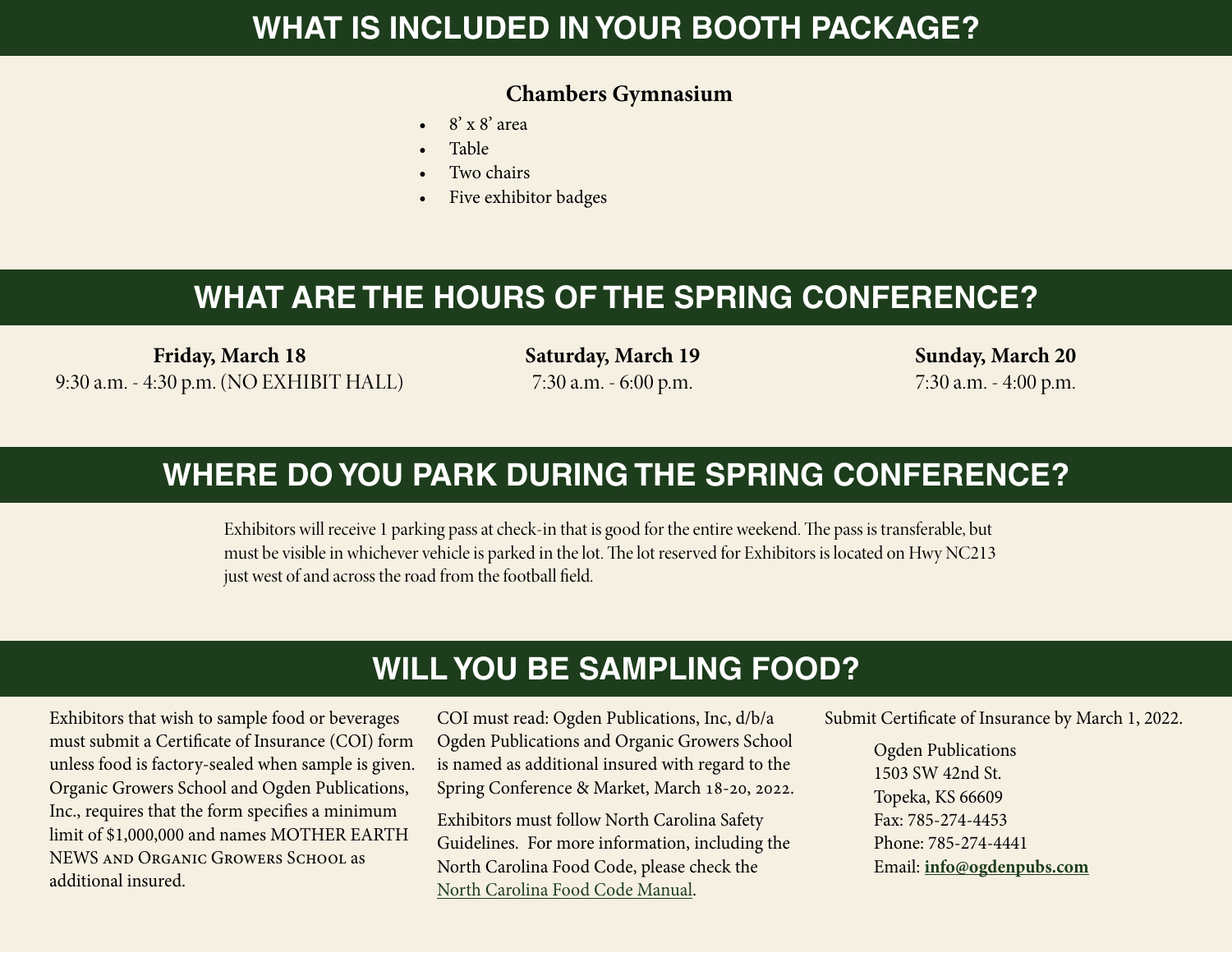## **WHAT ARE THE LOAD-IN AND MOVE OUT PROCEDURES?**

#### **Load-in on Friday, March 18 from 9:00 a.m. - 6:00 p.m.**

From I-26, Exit 11, drive west on NC 213 to the traffic light at NC213 and South Main Street. Turn right onto S Main St. Go two blocks to a left turn onto Bailey Street at Mars Hill Baptist Church. Follow Bailey down the hill and around to the right. Chambers Gymnasium will be on your left. If you can hand-carry or cart your materials without assistance from our volunteers, you may park in the lot directly across the street from Chambers and wheel your materials into the building.

If you need assistance with your Load-In, you'll need to get into the Load-In queue as directed by staffing. One lane of Bailey Street in front of the gym will be blocked off to use as the loading area. There are three places to unload. Staff will direct you to one of those.

Please wait in your vehicle until you're granted access to the loading zone. Bailey Street is an active city street so it must remain open. Please be patient.

You'll be given your weekend parking pass, Exhibitor Packet and instructions at exhibitor check-in located in the lobby of the gymnasium.

When it is your turn, please drive to the loading zone, park, and unload your materials to a designated staging area. Event staff will assist and label your items.

DO NOT go to your booth space or do any unpacking or set-up: stay with your vehicle!

Wait for a staff attendant to instruct you to drive out of the loading zone. Please proceed directly to the temporary parking area (staff will direct you) and walk back to the Exhibit Hall to check in and set up. When you return to the Chambers Gymnasium, please proceed to the exhibitor registration table in the lobby area to check in with staff.

#### **Walk-in Load-in on Saturday, March 19 6:30 a.m. -7:00 a.m.**

You may choose to park in regular parking and do a walk-up load-in via hand truck, cart, or by hand on Saturday morning. You must move your vehicle to the Exhibitor lot!

Proceed to Exhibitor Registration to check in. You can then go to your booth and set up! **You MUST be fully set up by 7:30 a.m.!** Please arrive in time to accommodate these steps!

#### **Sunday Move Out Procedures**

- Exhibits must remain in place until 4:00 p.m.
- Vehicles may enter grounds after 4:00 p.m.
- Chambers Gymnasium closes at 7 p.m.

## **WHAT IS OUR APPROACH TO COVID-19?**

Our COVID-19 policy is as follows:

- While indoors, we ask that all participants wear their masks at all times.
- While outdoors, we ask that participants do their best to maintain 6 ft of physical distance from one another and the instructor. If and when that is not possible, we ask that everyone wear their mask.
- We are asking for all participants to exercise caution when attending our events. If you have had a known exposure to COVID-19, are feeling sick, or have symptoms associated with COVID-19, please stay home.